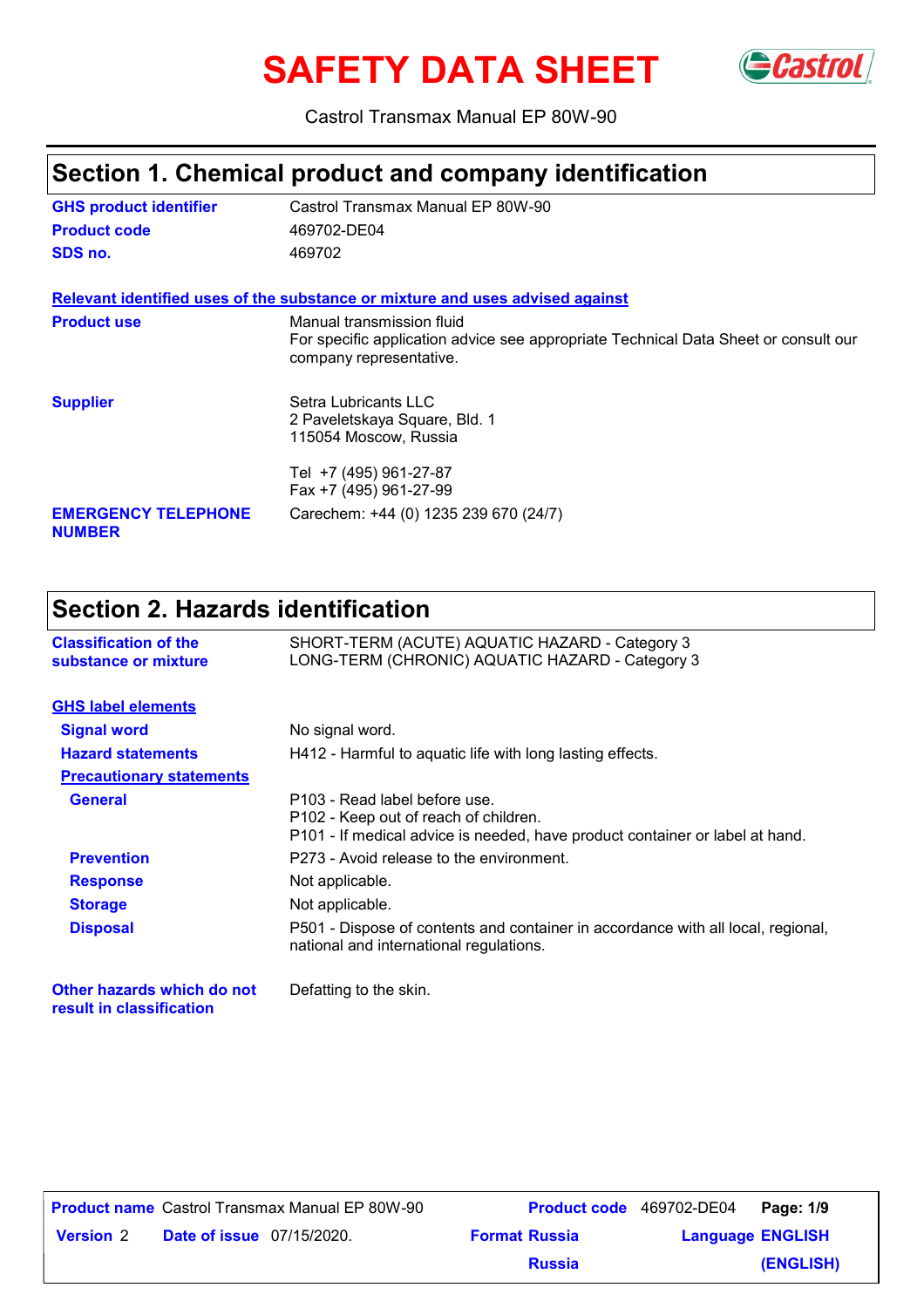### **Section 3. Composition/information on ingredients**

**Substance/mixture**

Mixture

Highly refined base oil (IP 346 DMSO extract < 3%). Proprietary performance additives.

| <b>Ingredient name</b>     | $\frac{9}{6}$ | <b>CAS number</b> |
|----------------------------|---------------|-------------------|
| $(Z)$ -octadec-9-enylamine | ≤0.           | 112-90-3          |

**There are no additional ingredients present which, within the current knowledge of the supplier and in the concentrations applicable, are classified as hazardous to health or the environment and hence require reporting in this section.**

**Occupational exposure limits, if available, are listed in Section 8.**

#### **Section 4. First aid measures**

|                     | <b>Description of necessary first aid measures</b>                                                                                                                                                                                                                                             |
|---------------------|------------------------------------------------------------------------------------------------------------------------------------------------------------------------------------------------------------------------------------------------------------------------------------------------|
| <b>Inhalation</b>   | If inhaled, remove to fresh air. Get medical attention if symptoms occur.                                                                                                                                                                                                                      |
| <b>Ingestion</b>    | Do not induce vomiting unless directed to do so by medical personnel. Never give<br>anything by mouth to an unconscious person. If unconscious, place in recovery<br>position and get medical attention immediately. Get medical attention if adverse<br>health effects persist or are severe. |
| <b>Skin contact</b> | Wash skin thoroughly with soap and water or use recognised skin cleanser.<br>Remove contaminated clothing and shoes. Wash clothing before reuse. Clean<br>shoes thoroughly before reuse. Get medical attention if symptoms occur.                                                              |
| <b>Eye contact</b>  | In case of contact, immediately flush eyes with plenty of water for at least 15<br>minutes. Eyelids should be held away from the eyeball to ensure thorough rinsing.<br>Check for and remove any contact lenses. Get medical attention.                                                        |
|                     | Most important symptoms/effects, acute and delayed                                                                                                                                                                                                                                             |
|                     | See Section 11 for more detailed information on health effects and symptoms.                                                                                                                                                                                                                   |
|                     | Indication of immediate medical attention and special treatment needed, if necessary                                                                                                                                                                                                           |

| <b>Specific treatments</b>        | No specific treatment.                                                                                                                                                      |
|-----------------------------------|-----------------------------------------------------------------------------------------------------------------------------------------------------------------------------|
| <b>Notes to physician</b>         | Treatment should in general be symptomatic and directed to relieving any effects.                                                                                           |
| <b>Protection of first-aiders</b> | No action shall be taken involving any personal risk or without suitable training. It<br>may be dangerous to the person providing aid to give mouth-to-mouth resuscitation. |

### **Section 5. Firefighting measures**

| <b>Extinguishing media</b>                               |                                                                                                                                                                                                                                                                                                    |
|----------------------------------------------------------|----------------------------------------------------------------------------------------------------------------------------------------------------------------------------------------------------------------------------------------------------------------------------------------------------|
| <b>Suitable extinguishing</b><br>media                   | Use foam or all-purpose dry chemical to extinguish.                                                                                                                                                                                                                                                |
| <b>Unsuitable extinguishing</b><br>media                 | Do not use water jet.                                                                                                                                                                                                                                                                              |
| <b>Specific hazards arising</b><br>from the chemical     | Fire water contaminated with this material must be contained and prevented from<br>being discharged to any waterway, sewer or drain. In a fire or if heated, a pressure<br>increase will occur and the container may burst. This material is harmful to aquatic<br>life with long lasting effects. |
| <b>Hazardous thermal</b><br>decomposition products       | Combustion products may include the following:<br>carbon oxides (CO, CO <sub>2</sub> ) (carbon monoxide, carbon dioxide)                                                                                                                                                                           |
| <b>Special protective actions</b><br>for fire-fighters   | Promptly isolate the scene by removing all persons from the vicinity of the incident if<br>there is a fire. No action shall be taken involving any personal risk or without<br>suitable training.                                                                                                  |
| <b>Special protective</b><br>equipment for fire-fighters | Fire-fighters should wear positive pressure self-contained breathing apparatus<br>(SCBA) and full turnout gear.                                                                                                                                                                                    |

| <b>Product name</b> Castrol Transmax Manual EP 80W-90 |  |                      | <b>Product code</b> 469702-DE04 Page: 2/9 |  |           |
|-------------------------------------------------------|--|----------------------|-------------------------------------------|--|-----------|
| <b>Date of issue</b> 07/15/2020.<br><b>Version 2</b>  |  | <b>Format Russia</b> | <b>Language ENGLISH</b>                   |  |           |
|                                                       |  |                      | <b>Russia</b>                             |  | (ENGLISH) |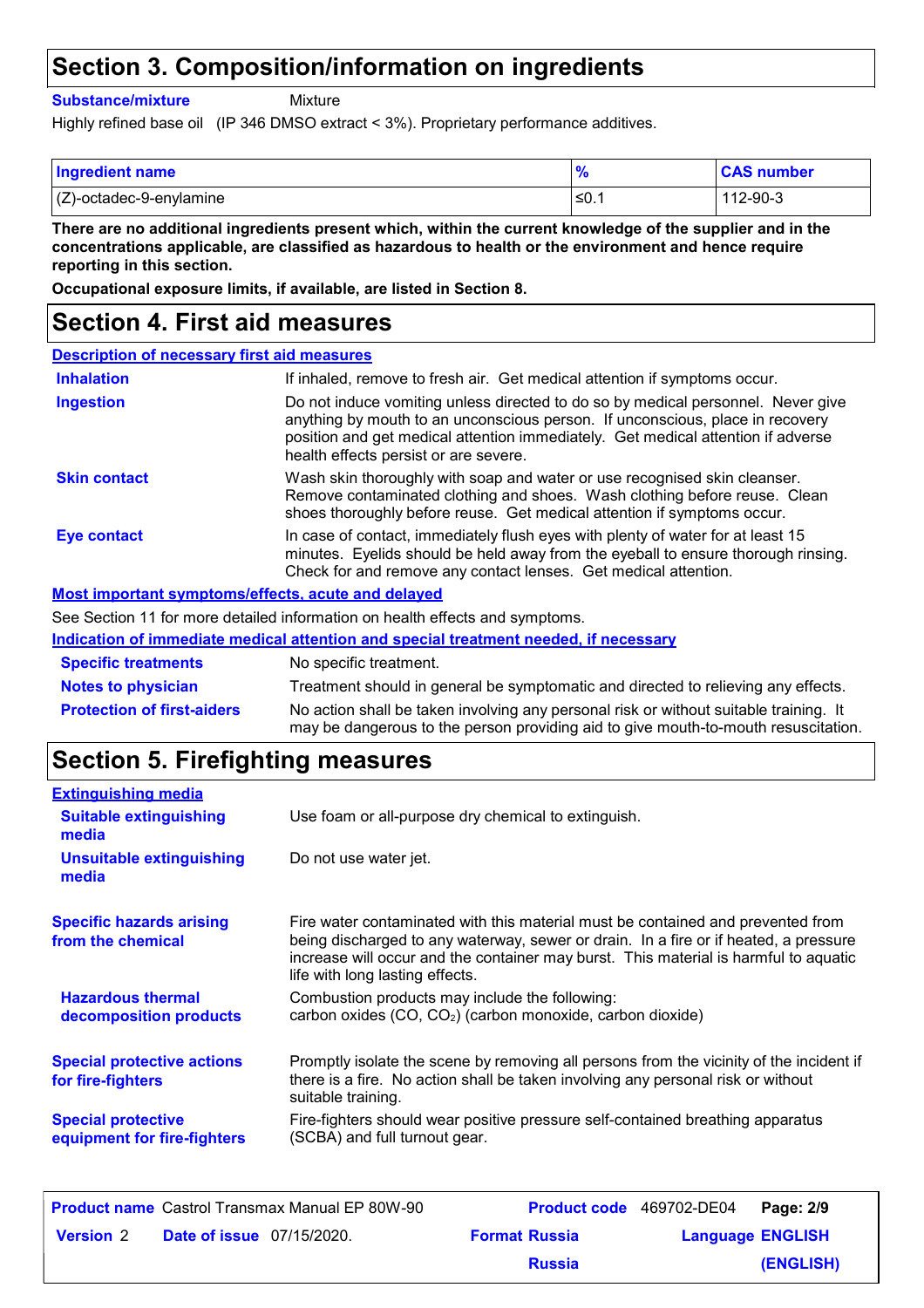### **Section 6. Accidental release measures**

|                                  | <b>Personal precautions, protective equipment and emergency procedures</b>                                                                                                                                                                                                                                                                                                                                                           |
|----------------------------------|--------------------------------------------------------------------------------------------------------------------------------------------------------------------------------------------------------------------------------------------------------------------------------------------------------------------------------------------------------------------------------------------------------------------------------------|
| For non-emergency<br>personnel   | No action shall be taken involving any personal risk or without suitable training.<br>Evacuate surrounding areas. Keep unnecessary and unprotected personnel from<br>entering. Do not touch or walk through spilt material. Avoid breathing vapour or<br>mist. Provide adequate ventilation. Put on appropriate personal protective<br>equipment. Floors may be slippery; use care to avoid falling. Contact emergency<br>personnel. |
| For emergency responders         | Entry into a confined space or poorly ventilated area contaminated with vapour, mist<br>or fume is extremely hazardous without the correct respiratory protective equipment<br>and a safe system of work. Wear self-contained breathing apparatus. Wear a<br>suitable chemical protective suit. Chemical resistant boots. See also the<br>information in "For non-emergency personnel".                                              |
| <b>Environmental precautions</b> | Avoid dispersal of spilt material and runoff and contact with soil, waterways, drains<br>and sewers. Inform the relevant authorities if the product has caused environmental<br>pollution (sewers, waterways, soil or air). Water polluting material. May be harmful<br>to the environment if released in large quantities.                                                                                                          |

#### **Methods and material for containment and cleaning up**

| <b>Small spill</b> | Stop leak if without risk. Move containers from spill area. Absorb with an inert<br>material and place in an appropriate waste disposal container. Dispose of via a<br>licensed waste disposal contractor.                                                                                                                                                                                                                                                                                                               |
|--------------------|--------------------------------------------------------------------------------------------------------------------------------------------------------------------------------------------------------------------------------------------------------------------------------------------------------------------------------------------------------------------------------------------------------------------------------------------------------------------------------------------------------------------------|
| <b>Large spill</b> | Stop leak if without risk. Move containers from spill area. Approach the release<br>from upwind. Prevent entry into sewers, water courses, basements or confined<br>areas. Contain and collect spillage with non-combustible, absorbent material e.g.<br>sand, earth, vermiculite or diatomaceous earth and place in container for disposal<br>according to local regulations. Contaminated absorbent material may pose the<br>same hazard as the spilt product. Dispose of via a licensed waste disposal<br>contractor. |

# **Section 7. Handling and storage**

| <b>Precautions for safe handling</b>                                             |                                                                                                                                                                                                                                                                                                                                                                                                                                                                                                                                                                                                |
|----------------------------------------------------------------------------------|------------------------------------------------------------------------------------------------------------------------------------------------------------------------------------------------------------------------------------------------------------------------------------------------------------------------------------------------------------------------------------------------------------------------------------------------------------------------------------------------------------------------------------------------------------------------------------------------|
| <b>Protective measures</b>                                                       | Put on appropriate personal protective equipment (see Section 8). Do not ingest.<br>Avoid contact with eyes, skin and clothing. Avoid breathing vapour or mist. Keep in<br>the original container or an approved alternative made from a compatible material,<br>kept tightly closed when not in use. Empty containers retain product residue and<br>can be hazardous. Do not reuse container. Avoid contact of spilt material and<br>runoff with soil and surface waterways.                                                                                                                  |
| <b>Advice on general</b><br>occupational hygiene                                 | Eating, drinking and smoking should be prohibited in areas where this material is<br>handled, stored and processed. Wash thoroughly after handling. Remove<br>contaminated clothing and protective equipment before entering eating areas. See<br>also Section 8 for additional information on hygiene measures.                                                                                                                                                                                                                                                                               |
| <b>Conditions for safe storage,</b><br>including any<br><b>incompatibilities</b> | Store in accordance with local regulations. Store in original container protected<br>from direct sunlight in a dry, cool and well-ventilated area, away from incompatible<br>materials (see Section 10) and food and drink. Keep container tightly closed and<br>sealed until ready for use. Store and use only in equipment/containers designed for<br>use with this product. Containers that have been opened must be carefully resealed<br>and kept upright to prevent leakage. Do not store in unlabelled containers. Use<br>appropriate containment to avoid environmental contamination. |
| <b>Not suitable</b>                                                              | Prolonged exposure to elevated temperature                                                                                                                                                                                                                                                                                                                                                                                                                                                                                                                                                     |

| <b>Product name</b> Castrol Transmax Manual EP 80W-90 |                                  |  | <b>Product code</b> 469702-DE04 Page: 3/9 |                         |           |
|-------------------------------------------------------|----------------------------------|--|-------------------------------------------|-------------------------|-----------|
| <b>Version</b> 2                                      | <b>Date of issue</b> 07/15/2020. |  | <b>Format Russia</b>                      | <b>Language ENGLISH</b> |           |
|                                                       |                                  |  | <b>Russia</b>                             |                         | (ENGLISH) |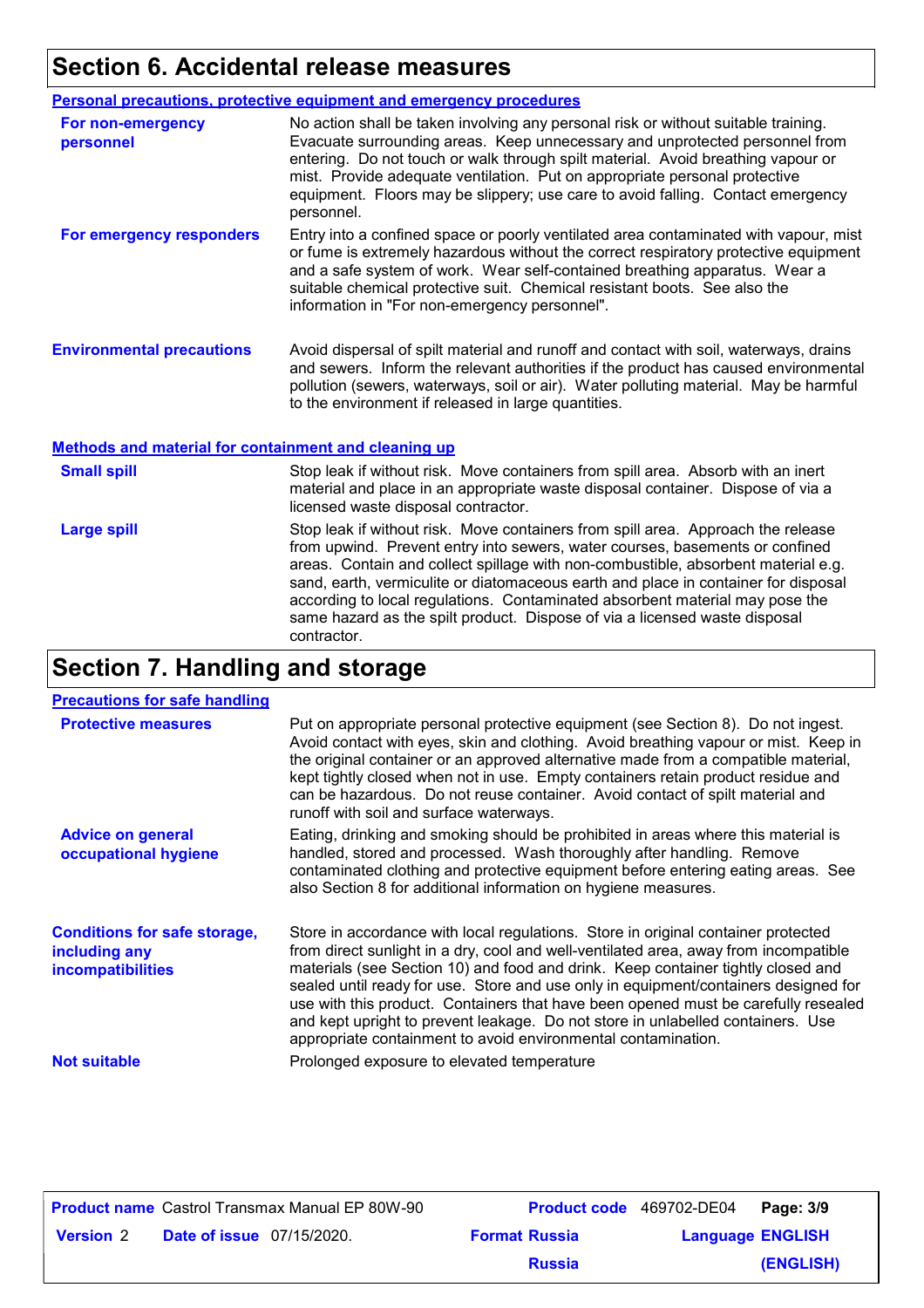# **Section 8. Exposure controls/personal protection**

#### **Control parameters**

**Occupational exposure limits**

None.

| <b>Appropriate engineering</b><br>controls | Provide exhaust ventilation or other engineering controls to keep the relevant<br>airborne concentrations below their respective occupational exposure limits.<br>All activities involving chemicals should be assessed for their risks to health, to<br>ensure exposures are adequately controlled. Personal protective equipment should<br>only be considered after other forms of control measures (e.g. engineering controls)<br>have been suitably evaluated. Personal protective equipment should conform to<br>appropriate standards, be suitable for use, be kept in good condition and properly<br>maintained.<br>Your supplier of personal protective equipment should be consulted for advice on<br>selection and appropriate standards. For further information contact your national<br>organisation for standards.<br>The final choice of protective equipment will depend upon a risk assessment. It is<br>important to ensure that all items of personal protective equipment are compatible. |
|--------------------------------------------|---------------------------------------------------------------------------------------------------------------------------------------------------------------------------------------------------------------------------------------------------------------------------------------------------------------------------------------------------------------------------------------------------------------------------------------------------------------------------------------------------------------------------------------------------------------------------------------------------------------------------------------------------------------------------------------------------------------------------------------------------------------------------------------------------------------------------------------------------------------------------------------------------------------------------------------------------------------------------------------------------------------|
| <b>Environmental exposure</b><br>controls  | Emissions from ventilation or work process equipment should be checked to ensure<br>they comply with the requirements of environmental protection legislation. In some<br>cases, fume scrubbers, filters or engineering modifications to the process<br>equipment will be necessary to reduce emissions to acceptable levels.                                                                                                                                                                                                                                                                                                                                                                                                                                                                                                                                                                                                                                                                                 |
| <b>Individual protection measures</b>      |                                                                                                                                                                                                                                                                                                                                                                                                                                                                                                                                                                                                                                                                                                                                                                                                                                                                                                                                                                                                               |
| <b>Hygiene measures</b>                    | Wash hands, forearms and face thoroughly after handling chemical products, before<br>eating, smoking and using the lavatory and at the end of the working period.<br>Appropriate techniques should be used to remove potentially contaminated clothing.<br>Wash contaminated clothing before reusing. Ensure that eyewash stations and<br>safety showers are close to the workstation location.                                                                                                                                                                                                                                                                                                                                                                                                                                                                                                                                                                                                               |
| <b>Eye/face protection</b>                 | Safety glasses with side shields.                                                                                                                                                                                                                                                                                                                                                                                                                                                                                                                                                                                                                                                                                                                                                                                                                                                                                                                                                                             |
| <b>Skin protection</b>                     |                                                                                                                                                                                                                                                                                                                                                                                                                                                                                                                                                                                                                                                                                                                                                                                                                                                                                                                                                                                                               |
| <b>Hand protection</b>                     | Wear protective gloves if prolonged or repeated contact is likely. Wear chemical<br>resistant gloves. Recommended: Nitrile gloves. The correct choice of protective<br>gloves depends upon the chemicals being handled, the conditions of work and use,<br>and the condition of the gloves (even the best chemically resistant glove will break<br>down after repeated chemical exposures). Most gloves provide only a short time of<br>protection before they must be discarded and replaced. Because specific work<br>environments and material handling practices vary, safety procedures should be<br>developed for each intended application. Gloves should therefore be chosen in<br>consultation with the supplier/manufacturer and with a full assessment of the<br>working conditions.                                                                                                                                                                                                               |
| <b>Body protection</b>                     | Use of protective clothing is good industrial practice.<br>Personal protective equipment for the body should be selected based on the task<br>being performed and the risks involved and should be approved by a specialist<br>before handling this product.<br>Cotton or polyester/cotton overalls will only provide protection against light<br>superficial contamination that will not soak through to the skin. Overalls should be<br>laundered on a regular basis. When the risk of skin exposure is high (e.g. when<br>cleaning up spillages or if there is a risk of splashing) then chemical resistant aprons<br>and/or impervious chemical suits and boots will be required.                                                                                                                                                                                                                                                                                                                         |
| <b>Respiratory protection</b>              | In case of insufficient ventilation, wear suitable respiratory equipment.<br>The correct choice of respiratory protection depends upon the chemicals being<br>handled, the conditions of work and use, and the condition of the respiratory<br>equipment. Safety procedures should be developed for each intended application.<br>Respiratory protection equipment should therefore be chosen in consultation with<br>the supplier/manufacturer and with a full assessment of the working conditions.                                                                                                                                                                                                                                                                                                                                                                                                                                                                                                         |

|                  |                                  | <b>Product name</b> Castrol Transmax Manual EP 80W-90 |                      | Product code 469702-DE04 Page: 4/9 |           |
|------------------|----------------------------------|-------------------------------------------------------|----------------------|------------------------------------|-----------|
| <b>Version 2</b> | <b>Date of issue</b> 07/15/2020. |                                                       | <b>Format Russia</b> | <b>Language ENGLISH</b>            |           |
|                  |                                  |                                                       | <b>Russia</b>        |                                    | (ENGLISH) |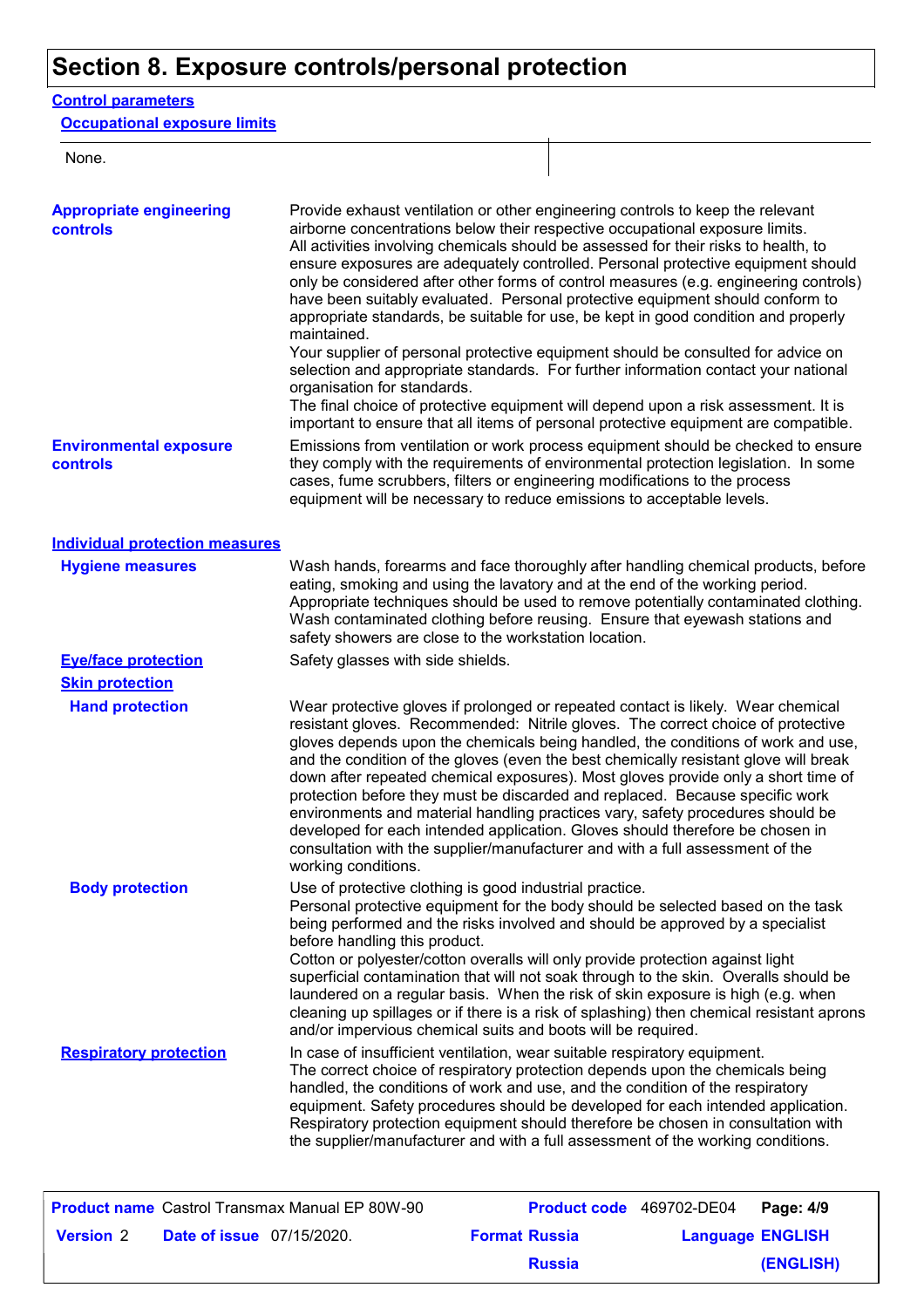### **Section 9. Physical and chemical properties**

| <b>Appearance</b>                                 |                                                                                                                                                        |
|---------------------------------------------------|--------------------------------------------------------------------------------------------------------------------------------------------------------|
| <b>Physical state</b>                             | Liquid.                                                                                                                                                |
| <b>Colour</b>                                     | Amber.                                                                                                                                                 |
| <b>Odour</b>                                      | Not available.                                                                                                                                         |
| <b>Odour threshold</b>                            | Not available.                                                                                                                                         |
| pH                                                | Not available.                                                                                                                                         |
| <b>Melting point</b>                              | Not available.                                                                                                                                         |
| <b>Boiling point</b>                              | Not available.                                                                                                                                         |
| <b>Flash point</b>                                | Open cup: 234°C (453.2°F) [Cleveland.]                                                                                                                 |
| <b>Evaporation rate</b>                           | Not available.                                                                                                                                         |
| <b>Flammability (solid, gas)</b>                  | Not applicable. Based on - Physical state                                                                                                              |
| Lower and upper explosive<br>(flammable) limits   | Not available.                                                                                                                                         |
| <b>Vapour pressure</b>                            | Not available.                                                                                                                                         |
| <b>Vapour density</b>                             | Not available.                                                                                                                                         |
| <b>Relative density</b>                           | Not available.                                                                                                                                         |
| <b>Density</b>                                    | <1000 kg/m <sup>3</sup> (<1 g/cm <sup>3</sup> ) at 15 <sup>°</sup> C                                                                                   |
| <b>Solubility</b>                                 | insoluble in water.                                                                                                                                    |
| <b>Partition coefficient: n-</b><br>octanol/water | Not available.                                                                                                                                         |
| <b>Auto-ignition temperature</b>                  | Not available.                                                                                                                                         |
| <b>Decomposition temperature</b>                  | Not available.                                                                                                                                         |
| <b>Viscosity</b>                                  | Kinematic: 138.5 mm <sup>2</sup> /s (138.5 cSt) at $40^{\circ}$ C<br>Kinematic: 13.8 to 14.2 mm <sup>2</sup> /s (13.8 to 14.2 cSt) at 100 $^{\circ}$ C |

## **Section 10. Stability and reactivity**

| <b>Reactivity</b>                            | No specific test data available for this product. Refer to Conditions to avoid and<br>Incompatible materials for additional information.                                   |
|----------------------------------------------|----------------------------------------------------------------------------------------------------------------------------------------------------------------------------|
| <b>Chemical stability</b>                    | The product is stable.                                                                                                                                                     |
| <b>Possibility of hazardous</b><br>reactions | Under normal conditions of storage and use, hazardous reactions will not occur.<br>Under normal conditions of storage and use, hazardous polymerisation will not<br>occur. |
| <b>Conditions to avoid</b>                   | Avoid all possible sources of ignition (spark or flame).                                                                                                                   |
| <b>Incompatible materials</b>                | Reactive or incompatible with the following materials: oxidising materials.                                                                                                |
| <b>Hazardous decomposition</b><br>products   | Under normal conditions of storage and use, hazardous decomposition products<br>should not be produced.                                                                    |

### **Section 11. Toxicological information**

#### **Information on toxicological effects**

**Specific target organ toxicity (single exposure)**

| <b>Name</b>                | <b>Category</b> | <b>Route of</b><br>exposure | <b>Target organs</b>            |
|----------------------------|-----------------|-----------------------------|---------------------------------|
| $(Z)$ -octadec-9-enylamine | Category 3      | Not applicable.             | Respiratory tract<br>irritation |

| <b>Product name</b> Castrol Transmax Manual EP 80W-90 |                      | <b>Product code</b> 469702-DE04 Page: 5/9 |           |
|-------------------------------------------------------|----------------------|-------------------------------------------|-----------|
| <b>Date of issue</b> 07/15/2020.<br><b>Version 2</b>  | <b>Format Russia</b> | <b>Language ENGLISH</b>                   |           |
|                                                       | <b>Russia</b>        |                                           | (ENGLISH) |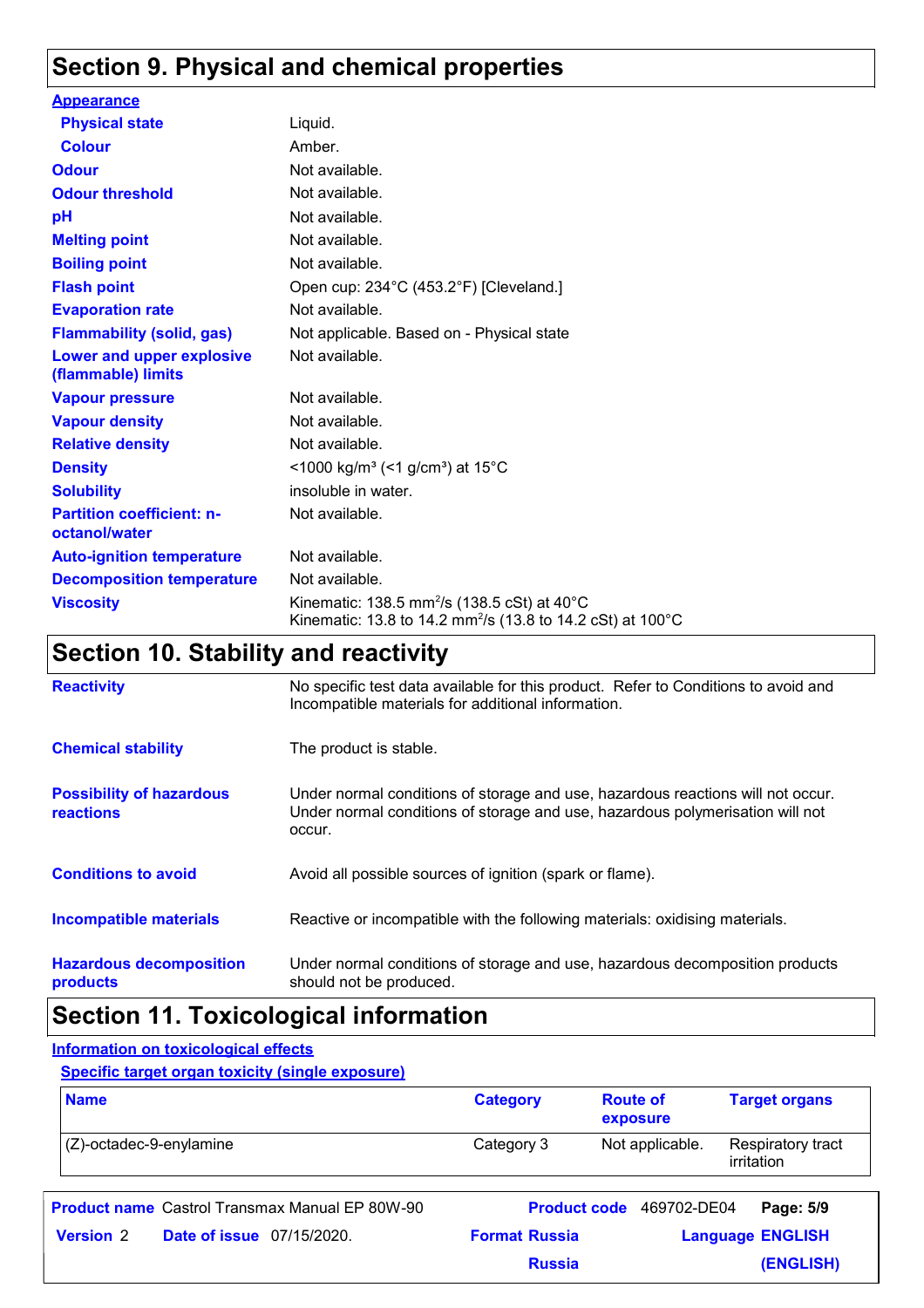# **Section 11. Toxicological information**

| <b>Name</b>                                                                                |                                                                                                                             | <b>Category</b>                                   | <b>Route of</b><br>exposure | <b>Target organs</b> |  |
|--------------------------------------------------------------------------------------------|-----------------------------------------------------------------------------------------------------------------------------|---------------------------------------------------|-----------------------------|----------------------|--|
| (Z)-octadec-9-enylamine                                                                    |                                                                                                                             | Category 2                                        | Not determined              | Not determined       |  |
| <b>Aspiration hazard</b>                                                                   |                                                                                                                             |                                                   |                             |                      |  |
| <b>Name</b>                                                                                |                                                                                                                             |                                                   | <b>Result</b>               |                      |  |
| (Z)-octadec-9-enylamine                                                                    | <b>ASPIRATION HAZARD - Category 1</b>                                                                                       |                                                   |                             |                      |  |
| <b>Information on likely routes</b><br>of exposure                                         | Routes of entry anticipated: Dermal, Inhalation.                                                                            |                                                   |                             |                      |  |
| <b>Potential acute health effects</b>                                                      |                                                                                                                             |                                                   |                             |                      |  |
| <b>Eye contact</b>                                                                         | No known significant effects or critical hazards.                                                                           |                                                   |                             |                      |  |
| <b>Inhalation</b>                                                                          | Vapour inhalation under ambient conditions is not normally a problem due to low<br>vapour pressure.                         |                                                   |                             |                      |  |
| <b>Skin contact</b>                                                                        | Defatting to the skin. May cause skin dryness and irritation.                                                               |                                                   |                             |                      |  |
| <b>Ingestion</b>                                                                           | No known significant effects or critical hazards.                                                                           |                                                   |                             |                      |  |
| <b>Symptoms related to the physical, chemical and toxicological characteristics</b>        |                                                                                                                             |                                                   |                             |                      |  |
| <b>Eye contact</b>                                                                         | No specific data.                                                                                                           |                                                   |                             |                      |  |
| <b>Inhalation</b>                                                                          | May be harmful by inhalation if exposure to vapour, mists or fumes resulting from<br>thermal decomposition products occurs. |                                                   |                             |                      |  |
| <b>Skin contact</b>                                                                        | Adverse symptoms may include the following:<br>irritation<br>dryness<br>cracking                                            |                                                   |                             |                      |  |
| <b>Ingestion</b>                                                                           | No specific data.                                                                                                           |                                                   |                             |                      |  |
| Delayed and immediate effects as well as chronic effects from short and long-term exposure |                                                                                                                             |                                                   |                             |                      |  |
| <b>Eye contact</b>                                                                         | Potential risk of transient stinging or redness if accidental eye contact occurs.                                           |                                                   |                             |                      |  |
| <b>Inhalation</b>                                                                          | Overexposure to the inhalation of airborne droplets or aerosols may cause irritation<br>of the respiratory tract.           |                                                   |                             |                      |  |
| <b>Skin contact</b>                                                                        | Prolonged or repeated contact can defat the skin and lead to irritation, cracking and/<br>or dermatitis.                    |                                                   |                             |                      |  |
| <b>Ingestion</b>                                                                           | Ingestion of large quantities may cause nausea and diarrhoea.                                                               |                                                   |                             |                      |  |
| <b>Potential chronic health effects</b>                                                    |                                                                                                                             |                                                   |                             |                      |  |
| <b>General</b>                                                                             | No known significant effects or critical hazards.                                                                           |                                                   |                             |                      |  |
| <b>Carcinogenicity</b>                                                                     | No known significant effects or critical hazards.                                                                           |                                                   |                             |                      |  |
| <b>Mutagenicity</b>                                                                        |                                                                                                                             | No known significant effects or critical hazards. |                             |                      |  |
| <b>Teratogenicity</b>                                                                      | No known significant effects or critical hazards.                                                                           |                                                   |                             |                      |  |
| <b>Developmental effects</b>                                                               | No known significant effects or critical hazards.                                                                           |                                                   |                             |                      |  |
| <b>Fertility effects</b>                                                                   | No known significant effects or critical hazards.                                                                           |                                                   |                             |                      |  |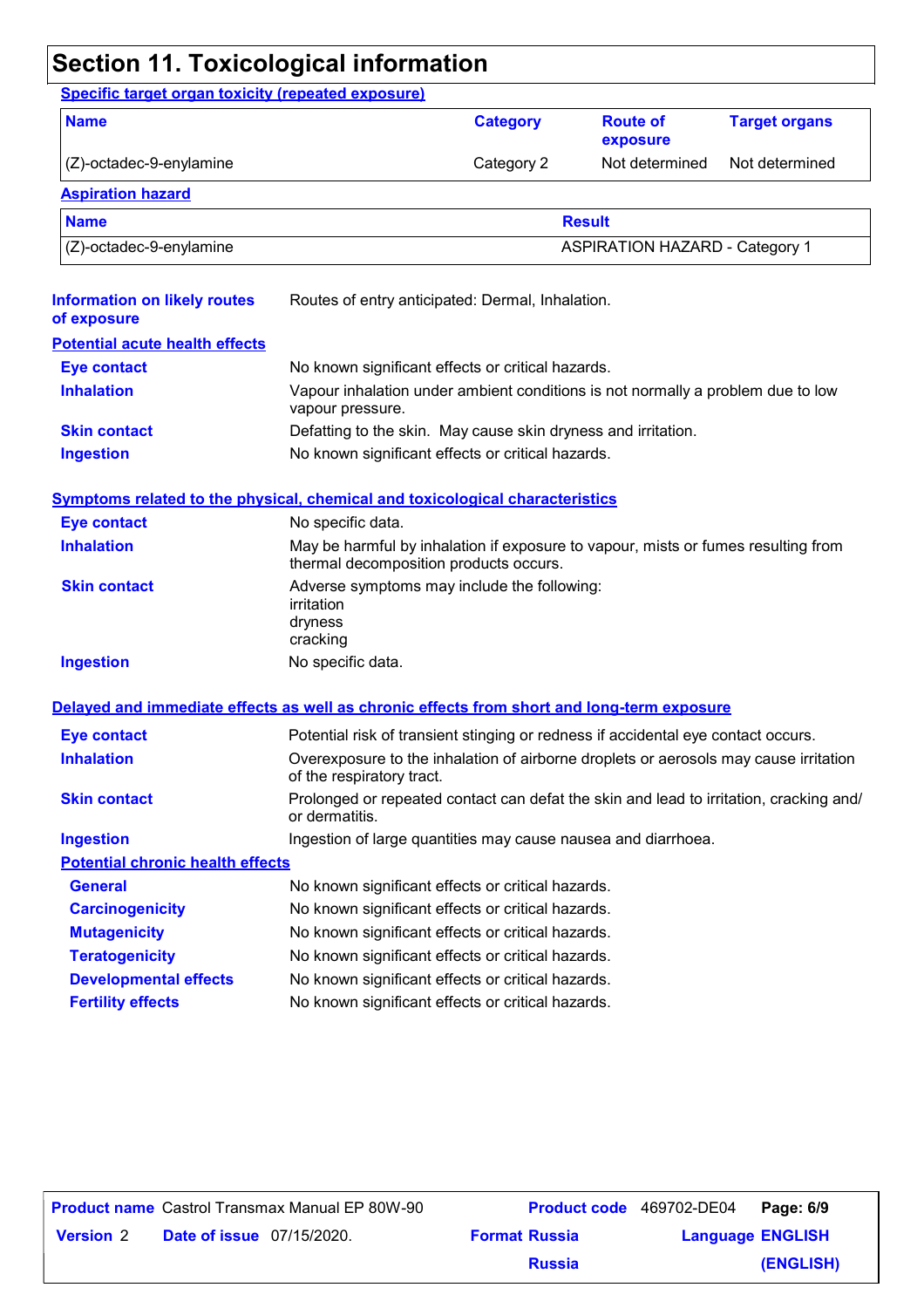#### **Section 12. Ecological information**

**Environmental effects** This material is harmful to aquatic life with long lasting effects.

#### **Persistence and degradability**

Expected to be biodegradable.

#### **Bioaccumulative potential**

This product is not expected to bioaccumulate through food chains in the environment.

| <b>Mobility in soil</b>             |                                                                                                                           |
|-------------------------------------|---------------------------------------------------------------------------------------------------------------------------|
| <b>Mobility</b>                     | Spillages may penetrate the soil causing ground water contamination.                                                      |
| <b>Other ecological information</b> | Spills may form a film on water surfaces causing physical damage to organisms.<br>Oxygen transfer could also be impaired. |

#### **Section 13. Disposal considerations**

The generation of waste should be avoided or minimised wherever possible. Significant quantities of waste product residues should not be disposed of via the foul sewer but processed in a suitable effluent treatment plant. Dispose of surplus and non-recyclable products via a licensed waste disposal contractor. Disposal of this product, solutions and any by-products should at all times comply with the requirements of environmental protection and waste disposal legislation and any regional local authority requirements. Waste packaging should be recycled. Incineration or landfill should only be considered when recycling is not feasible. This material and its container must be disposed of in a safe way. Care should be taken when handling emptied containers that have not been cleaned or rinsed out. Empty containers or liners may retain some product residues. Avoid dispersal of spilt material and runoff and contact with soil, waterways, drains and sewers. **Disposal methods**

|                                      | <b>IMDG</b>              | <b>IATA</b>              |  |
|--------------------------------------|--------------------------|--------------------------|--|
| <b>UN number</b>                     | Not regulated.           | Not regulated.           |  |
| <b>UN proper</b><br>shipping name    | $\overline{\phantom{0}}$ | ۰                        |  |
| <b>Transport hazard</b><br>class(es) |                          | $\overline{\phantom{a}}$ |  |
| <b>Packing group</b>                 | $\overline{\phantom{a}}$ | $\overline{\phantom{a}}$ |  |
| <b>Environmental</b><br>hazards      | No.                      | No.                      |  |
| <b>Additional</b><br>information     | $\overline{\phantom{0}}$ | ۰                        |  |

**Special precautions for user** Not available.

|                  |                                  | <b>Product name</b> Castrol Transmax Manual EP 80W-90 |                      | <b>Product code</b> 469702-DE04 | Page: 7/9 |
|------------------|----------------------------------|-------------------------------------------------------|----------------------|---------------------------------|-----------|
| <b>Version 2</b> | <b>Date of issue</b> 07/15/2020. |                                                       | <b>Format Russia</b> | <b>Language ENGLISH</b>         |           |
|                  |                                  |                                                       | <b>Russia</b>        |                                 | (ENGLISH) |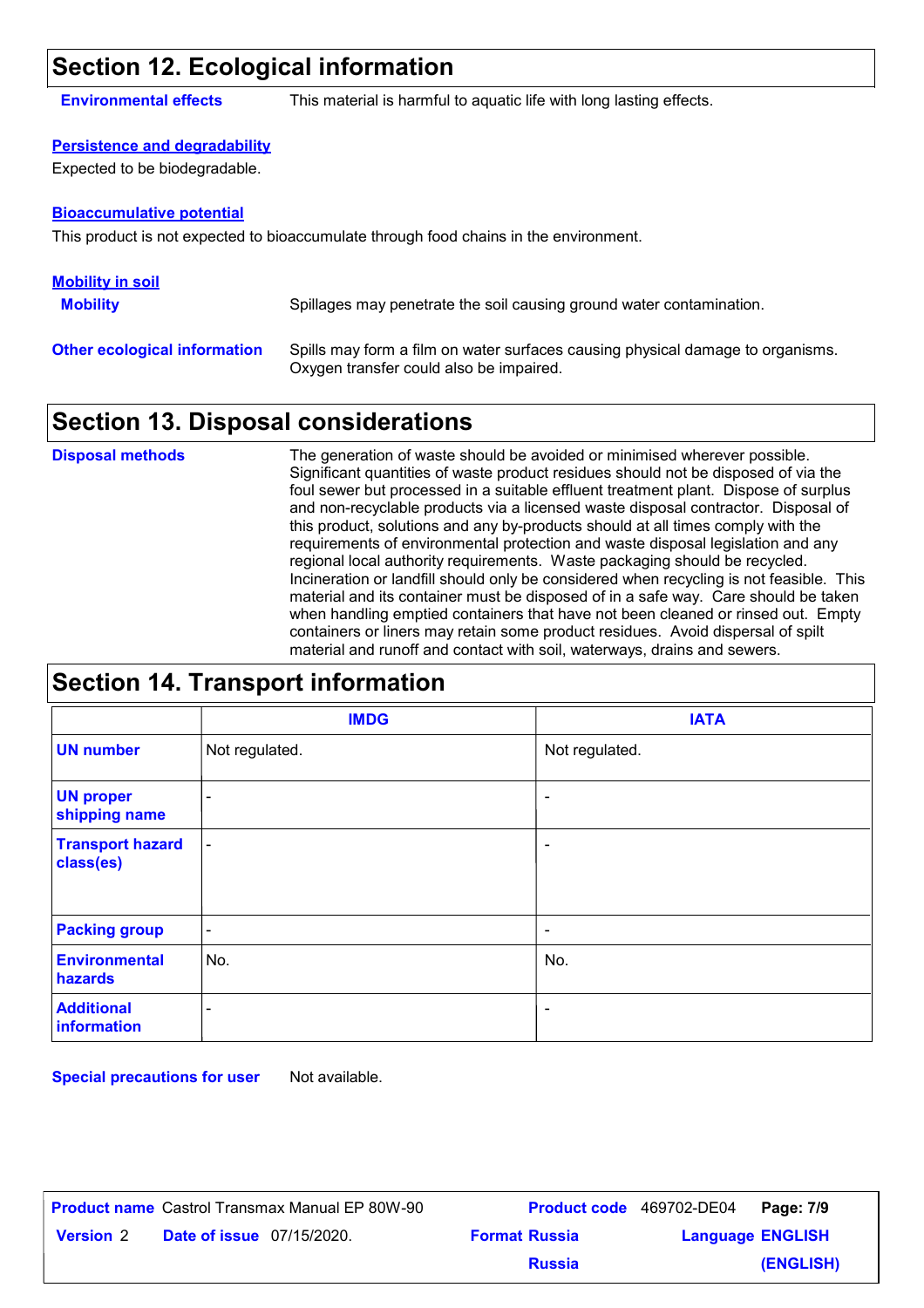#### **Section 15. Regulatory information**

#### **Regulation according to other foreign laws**

| <b>REACH Status</b>                                             | The company, as identified in Section 1, sells this product in the EU in compliance<br>with the current requirements of REACH. |
|-----------------------------------------------------------------|--------------------------------------------------------------------------------------------------------------------------------|
| <b>United States inventory</b><br>(TSCA 8b)                     | All components are active or exempted.                                                                                         |
| <b>Australia inventory (AICS)</b>                               | All components are listed or exempted.                                                                                         |
| <b>Canada inventory</b>                                         | All components are listed or exempted.                                                                                         |
| <b>China inventory (IECSC)</b>                                  | All components are listed or exempted.                                                                                         |
| <b>Japan inventory (ENCS)</b>                                   | All components are listed or exempted.                                                                                         |
| <b>Korea inventory (KECI)</b>                                   | All components are listed or exempted.                                                                                         |
| <b>Philippines inventory</b><br>(PICCS)                         | All components are listed or exempted.                                                                                         |
| <b>Taiwan Chemical</b><br><b>Substances Inventory</b><br>(TCSI) | All components are listed or exempted.                                                                                         |

#### **Section 16. Other information**

| <b>History</b>                    |                                                                                                                                                                                                                                                                                                                                                                                                                                                                                                                                                                                                                                                                                                                                                                                                                                                                                                                                                                                                                |
|-----------------------------------|----------------------------------------------------------------------------------------------------------------------------------------------------------------------------------------------------------------------------------------------------------------------------------------------------------------------------------------------------------------------------------------------------------------------------------------------------------------------------------------------------------------------------------------------------------------------------------------------------------------------------------------------------------------------------------------------------------------------------------------------------------------------------------------------------------------------------------------------------------------------------------------------------------------------------------------------------------------------------------------------------------------|
| <b>Date of printing</b>           | 7/15/2020                                                                                                                                                                                                                                                                                                                                                                                                                                                                                                                                                                                                                                                                                                                                                                                                                                                                                                                                                                                                      |
| Date of issue/Date of<br>revision | 7/15/2020                                                                                                                                                                                                                                                                                                                                                                                                                                                                                                                                                                                                                                                                                                                                                                                                                                                                                                                                                                                                      |
| Date of previous issue            | 4/26/2019                                                                                                                                                                                                                                                                                                                                                                                                                                                                                                                                                                                                                                                                                                                                                                                                                                                                                                                                                                                                      |
| <b>Version</b>                    | 2                                                                                                                                                                                                                                                                                                                                                                                                                                                                                                                                                                                                                                                                                                                                                                                                                                                                                                                                                                                                              |
| <b>Prepared by</b>                | <b>Product Stewardship</b>                                                                                                                                                                                                                                                                                                                                                                                                                                                                                                                                                                                                                                                                                                                                                                                                                                                                                                                                                                                     |
| <b>Key to abbreviations</b>       | ATE = Acute Toxicity Estimate<br>BCF = Bioconcentration Factor<br>GHS = Globally Harmonized System of Classification and Labelling of Chemicals<br>IATA = International Air Transport Association<br>IBC = Intermediate Bulk Container<br><b>IMDG = International Maritime Dangerous Goods</b><br>LogPow = logarithm of the octanol/water partition coefficient<br>MARPOL = International Convention for the Prevention of Pollution From Ships,<br>1973 as modified by the Protocol of 1978. ("Marpol" = marine pollution)<br>REACH = Registration, Evaluation, Authorisation and Restriction of Chemicals<br>Regulation [Regulation (EC) No. 1907/2006]<br>$UN = United Nations$<br>Varies = may contain one or more of the following 64741-88-4, 64741-89-5,<br>64741-95-3, 64741-96-4, 64742-01-4, 64742-44-5, 64742-45-6, 64742-52-5,<br>64742-53-6, 64742-54-7, 64742-55-8, 64742-56-9, 64742-57-0, 64742-58-1,<br>64742-62-7, 64742-63-8, 64742-65-0, 64742-70-7, 72623-85-9, 72623-86-0,<br>72623-87-1 |
| <b>References</b>                 | Not available.                                                                                                                                                                                                                                                                                                                                                                                                                                                                                                                                                                                                                                                                                                                                                                                                                                                                                                                                                                                                 |
|                                   |                                                                                                                                                                                                                                                                                                                                                                                                                                                                                                                                                                                                                                                                                                                                                                                                                                                                                                                                                                                                                |

**Indicates information that has changed from previously issued version.**

#### **Notice to reader**

All reasonably practicable steps have been taken to ensure this data sheet and the health, safety and environmental information contained in it is accurate as of the date specified below. No warranty or representation, express or implied is made as to the accuracy or completeness of the data and information in this data sheet.

The data and advice given apply when the product is sold for the stated application or applications. You should not use the product other than for the stated application or applications without seeking advice from BP Group.

It is the user's obligation to evaluate and use this product safely and to comply with all applicable laws and regulations. The BP Group shall not be responsible for any damage or injury resulting from use, other than the stated product use

| <b>Product name</b> Castrol Transmax Manual EP 80W-90 |                                  |  |                      | <b>Product code</b> 469702-DE04 Page: 8/9 |           |
|-------------------------------------------------------|----------------------------------|--|----------------------|-------------------------------------------|-----------|
| <b>Version</b> 2                                      | <b>Date of issue</b> 07/15/2020. |  | <b>Format Russia</b> | <b>Language ENGLISH</b>                   |           |
|                                                       |                                  |  | <b>Russia</b>        |                                           | (ENGLISH) |